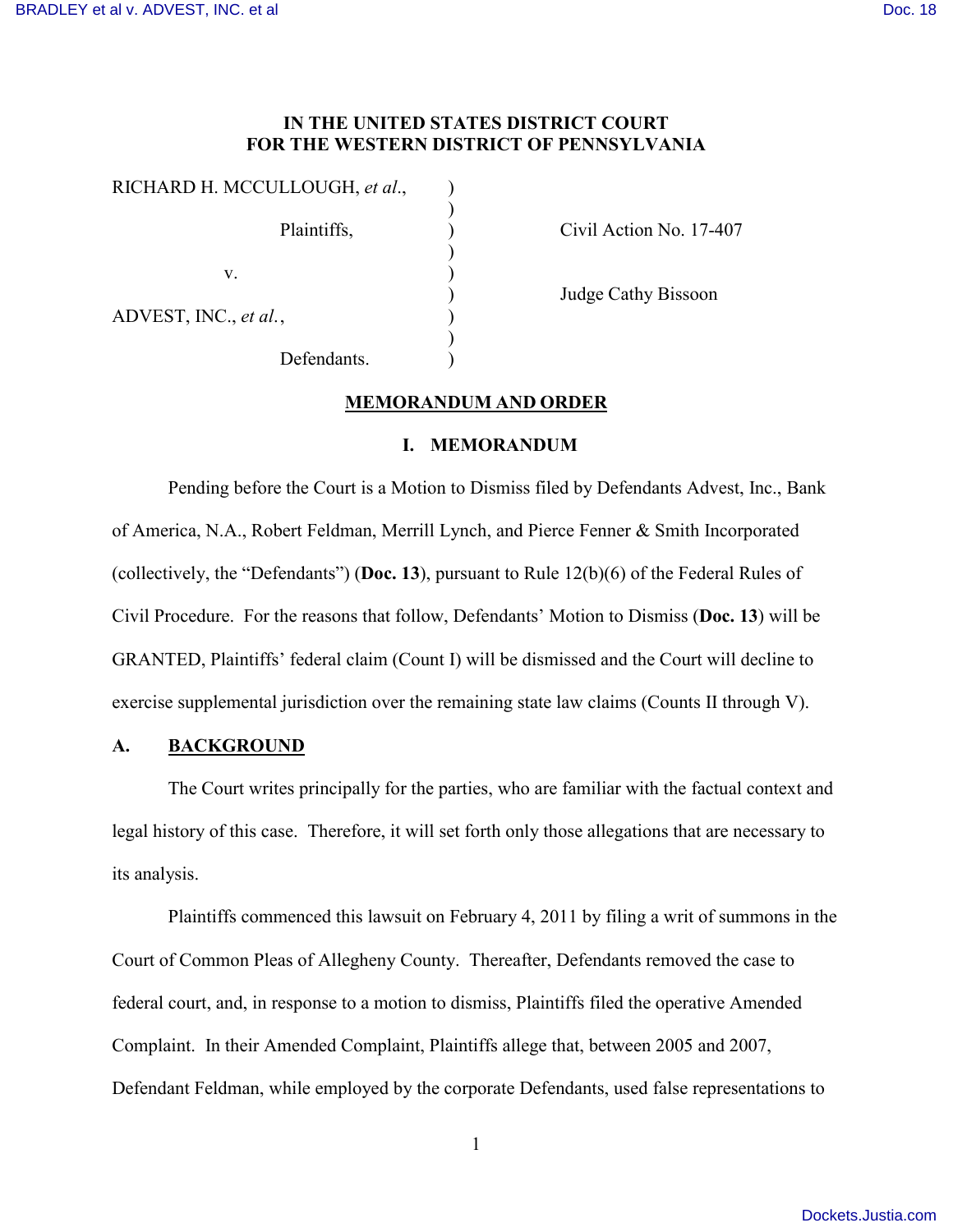induce Plaintiffs to purchase shares of two penny stocks, Telkonet, Inc. ("TKOI") and Geo

Global Resources, Inc. ("GGR"), from which they suffered losses. (Am. Compl. (Doc. 10) ¶¶ 6-

23, 30-36; see also Doc 10, Exhibit 1). Specifically, Plaintiffs allege as follows:

15. On or about March 17, 2005 and each succeeding date that Plaintiff purchased TKOI stock as set forth on Plaintiff's Exhibit 1, Feldman represented that TKOI would go to \$14, then \$40, then \$70 and then \$100 per share, depending on the need to induce a purchase or to allay fear and prevent liquidation of the position. Feldman's representations were not true as TKOI stock continued to fall in value after Plaintiff's initial purchase of the stock on March 17, 2005 at \$4.31 per share.

16. On or about April 22, 2005 and each succeeding date that Plaintiff purchased TKOI stock as set forth on Plaintiff's Exhibit 1, Feldman represented that he had a business relationship with TKOI's CEO or Board of Trustees and had frequent meetings and communications with inside sources, often in Baltimore, who told him TKOI obtained enormous government contracts which would be announced soon or that the contracts could not be announced. Such representations were not true, as the CEO of TKOI later advised Plaintiff during early 2010 that Feldman never had a business relationship with the CEO or the Board of Trustees, that there had been no meetings or communications between Feldman and the CEO or other inside sources and that TKOI had no government contracts. The CEO of TKOI advised that he did not know Defendant Feldman and that Feldman was never a consultant for TKOI, contrary to Feldman's representations.

17. On or about August 11, 2005 and subsequent dates that Plaintiff purchased TKOI stock as set forth on Plaintiff's Exhibit 1, Feldman represented that TKOI entered into a contract with GE to remotely monitor all GE sub power stations, which contract was going to be announced on a particular date, always delayed. Defendant Feldman's representation in this regard was false, as the CEO of TKOI later advised during early 2010 that TKOI had no contract with GE.

18. On October 3, 2005 and subsequent dates that Plaintiff purchased TKOI stock, Feldman represented that the Department of Homeland Security was going to use TKOI technology at all major airports in the U.S. Defendant Feldman's representation was false as the CEO of TKOI later advised Plaintiff during early 2010 that TKOI did not have any government contract with the Department of Homeland Security to use TKOI technology at major airports.

19. On or about June 7, 2006 Feldman represented that TKOI could not keep up with orders and had a huge backlog of work. Feldman's representation was false, as Plaintiff later learned during early 2010 that in speaking with TKOI's CEO's assistant that there was no backlog of orders and that TKOI needed money to produce its product and run the company.

20. On or about May 18, 2007 Feldman represented that he owned a million shares of TKOI stock personally and that his family owned two million shares of stock when Plaintiff said he would sell. Feldman told him that to buy more TKOI shares because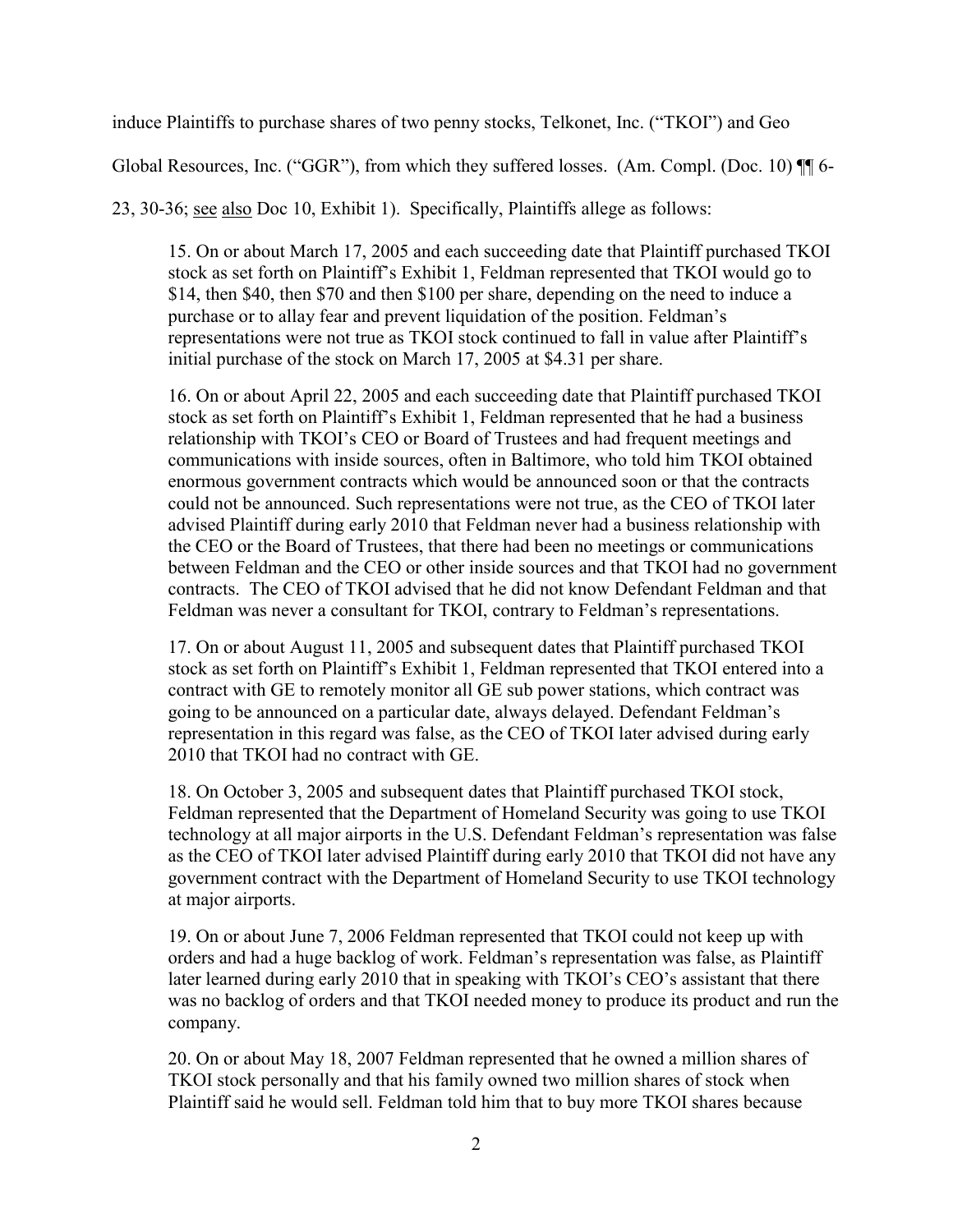Feldman controlled the float, meaning that Feldman and his personal customers were the only individuals to own shares outside of the company. This representation was false, as Plaintiff was later told by Feldman that the shorts on the TKOI stock were "killing us" which meant Feldman did not control the float and that other people not under his control were selling shares whereas he previously stated to Plaintiff that he controlled all shares. Feldman also stated that he owned a million shares of the stock, and, if the Plaintiff threatened to sell, that Feldman would just purchase more, often for family and friends, and that he could use the money he had made on the tremendous rise in the value to help cure a disease which afflicted his sick son.

21. On or about July 31, 2007 Feldman represented that TKOI stock would become worth 60-80 Million, that Feldman and his clients "controlled the float" and that once the shorts were cleared out they would dramatically increase the value of the stock. This representation was false as Plaintiff was later told by Feldman that the shorts on the TKOI stock were "killing us" which meant Feldman did not control the float and that other people not under his control were selling shares whereas he previously stated to Plaintiff that he controlled all shares.

22. On or about January 9, 2006, January 11, 2006, and March 8, 2006, and on numerous dates thereafter, Feldman represented that he had a close friend in the GGR office of the CEO, Jon Paul, and that the company had the largest discovery of oil and natural gas ever in the Indian Ocean. This representation was false as Plaintiff later learned during early 2010 from management of GGR that GGR did not have large discoveries of gas and oil in the Indian Ocean.

23. On September 12, 2007, October 5, 2007, and November 27, 2007, and a number of times thereafter, Feldman represented that GGR Company had enormous contracts with the Indian Government that would be announced, sometimes on particular dates, or that must be kept confidential if the dates passed. Feldman represented that the contracts could not yet be announced by GGR because the Indian Government either would not allow it or kept delaying permission. These representations were false, as Plaintiff later learned from GGR management during early 2010 that it had no contracts with the Indian Government to drill for oil.

24. Defendant Feldman kept Plaintiffs in these stocks by persistently repeating the above false representations and expanding on them with additional false representations and opinions, and by failing to disclose the significant risks and adverse and deteriorating business situation of these companies, which were not covered by the research departments of Advest, ML or BOA, in which manner he was able to maintain a large book of business from investors in the stocks, increasing his compensation when he sold his book of business or when ML acquired Advest and BOA acquired ML.

Defendants have filed a Motion to Dismiss for failure to state a claim (Doc. 13), arguing,

*inter alia*, that Plaintiffs' federal securities law claim (Count 1) is time-barred. For the reasons

discussed below, Defendants' Motion will be granted.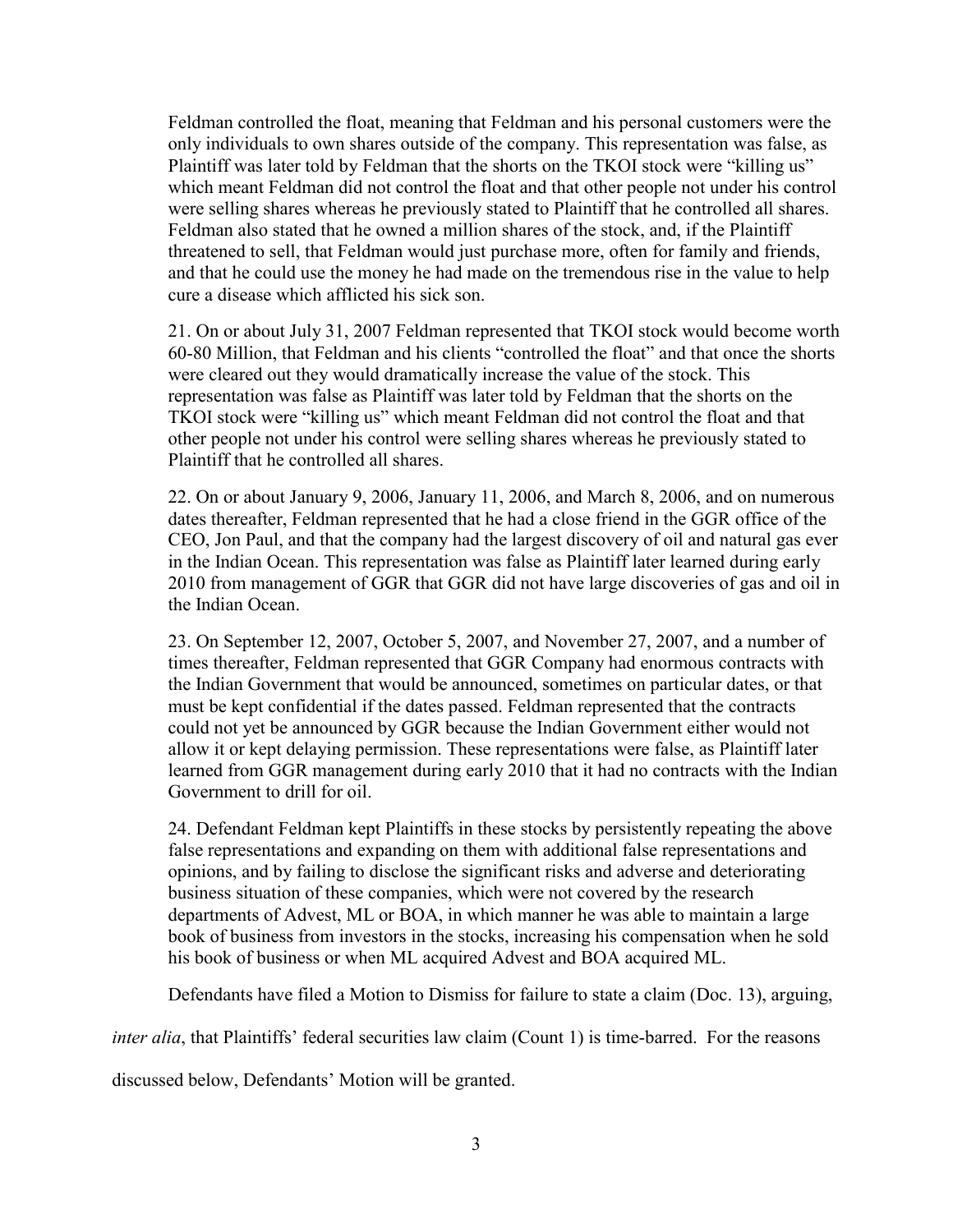## **B. ANALYSIS**

"To survive a motion to dismiss, a complaint must contain sufficient factual matter, accepted as true, to 'state a claim to relief that is plausible on its face.'" Ashcroft v. Iqbal, 556 U.S. 662, 678 (2009) (quoting Bell Atlantic Corp. v. Twombly, 550 U.S. 544, 570 (2007)). When faced with a motion to dismiss, a court "must accept all of the complaint's well-pleaded facts as true, but may disregard any legal conclusions." Fowler v. UPMC Shadyside, 578 F.3d 203, 210-11 (3d Cir. 2009).

In deciding a motion to dismiss under Federal Rule of Civil Procedure 12(b)(6), a court may consult "the allegations in the complaint, exhibits attached to the complaint, matters of public record, and documents that form the basis of a claim." Lum v. Bank of Am., 361 F.3d 217, 222 n.3 (3d Cir. 2004). Here, Defendants have attached to their Motion to Dismiss publicly available stock data and TKOI's and GGR's public SEC filings. (Doc. 14, Exhibits A-H). Although Plaintiffs argue that the Court cannot consider these documents, the Court of Appeals for the Third Circuit has clearly held that district courts may take judicial notice of these types of public records and consider them in resolving motions to dismiss. In re Merck & Co., Inc. Sec. Litig., 432 F.3d 261, 264 n.3 (3d Cir. 2005) ("We can take judicial notice of Merck's stock prices even on a motion to dismiss because these facts are not subject to reasonable dispute [and are] capable of accurate and ready determination by resort to a source whose accuracy cannot be reasonably questioned"); In re NAHC Securities Litigation, 306 F.3d 1314, 1331 (3d Cir. 2002) (upholding lower court's decision to take judicial notice of "documents filed with the SEC, but not relied upon in the Complaint"); Pension Trust Fund for Operating Eng'rs v. Mortgage Asset Sec. Trans, Inc., 730 F.3d 263, 271 (3d Cir. 2013) (where "matters of public record and items appearing in the record of a case reveal that the claims . . . were untimely," a motion to dismiss is

4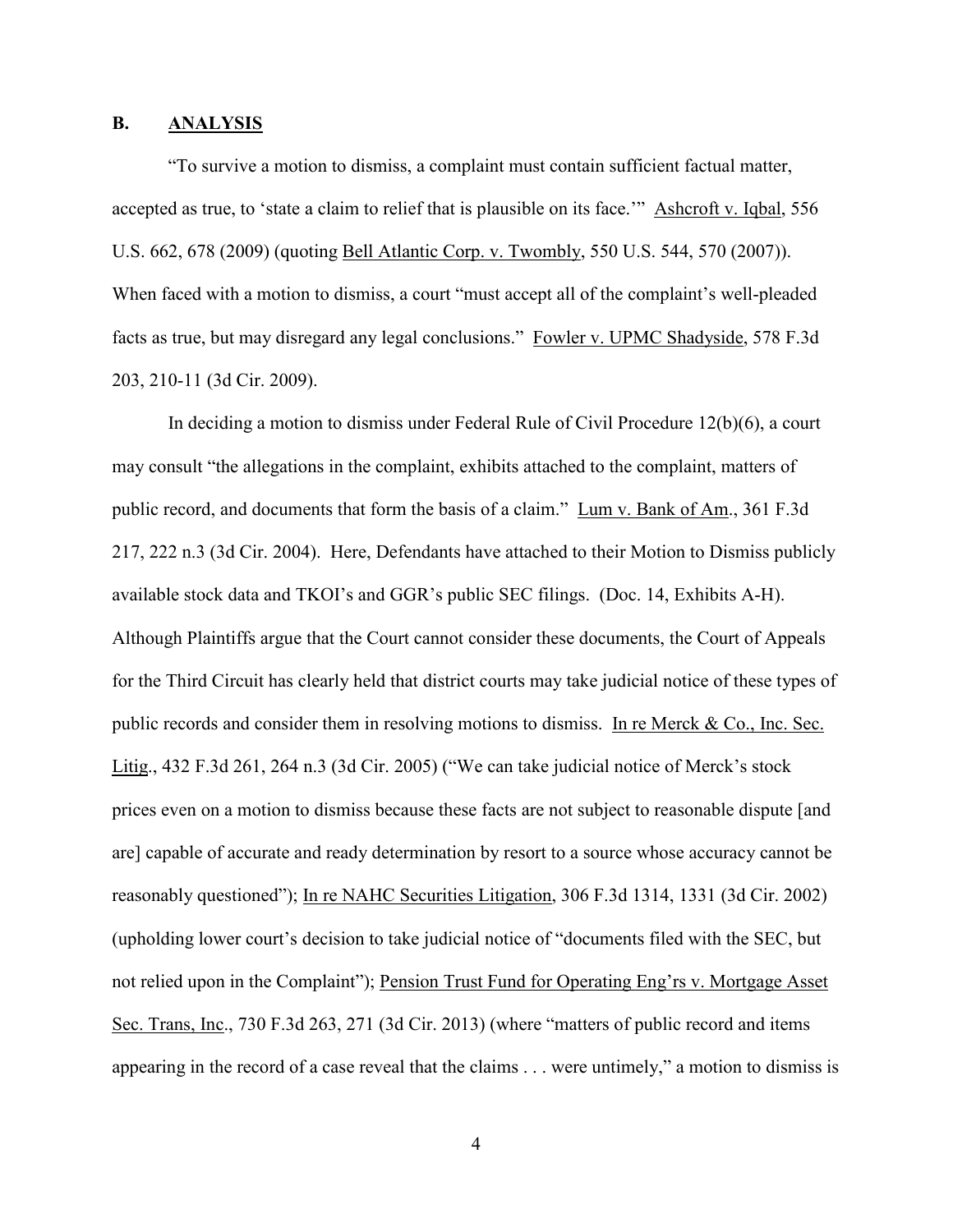proper). Accordingly, the Court will consider these documents in resolving Defendants' Motion to Dismiss $<sup>1</sup>$  $<sup>1</sup>$  $<sup>1</sup>$ </sup>

#### 1. Plaintiffs' 10b-5 Claim is Time-Barred.

Defendants argue that Plaintiffs' 10b-5 claim is time barred. Plaintiffs' 10b-5 claim is governed by the statute of limitations found at 28 U.S.C. § 1658(b), Merck & Co. v. Reynolds, 559 U.S. 633, 638 (2010), which provides that a 10b-5 claim "may be brought no later than the earlier of . . . (1) 2 years after the discovery of the facts constituting the violation; or (2) 5 years after such violation."

Defendants first argue that any alleged violations in the Amended Complaint that took place prior to February 4, 2006, including the alleged misrepresentations preceding Plaintiffs' first five purchases of TKOI and first two purchases of GGR, are barred by Section 1658(b)(2)'s five-year statute of repose. Plaintiffs respond that because Defendant Feldman allegedly repeated the misleading information several times after February 2006, their securities law claim is not barred by the statute of repose. Although the law in this area is somewhat unresolved, the majority of courts have held that the statute of repose in § 1658(b)(2) begins to run on the date of the last alleged misrepresentation regarding related subject matter. See N. Sound Capital LLC v. Merck & Co., 2015 WL 5055769, at \*11 (D.N.J. Aug. 26, 2015) (citing CTS Corp. v. Waldburger, 134 S.Ct. 2175, 2182–83 (2014) ("A statute of repose . . . puts an outer limit on the right to bring a civil action. That limit is measured not from the date on which the claim accrues but instead *from the date of the last culpable act or omission of the defendant*.") (emphasis in original), *reversed on other grounds* in North Sound Capital, LLC v. Merck & Co., 2017 WL 3278886 (3d Cir. Aug. 2, 2017); In re Beacon Assocs. Litig., 282 F.R.D. 315, 324–25 (S.D.N.Y.

<span id="page-4-0"></span><sup>&</sup>lt;sup>1</sup> However, as discussed in footnote 2 of this Order, even without consideration of these documents, the Court's analysis would be the same.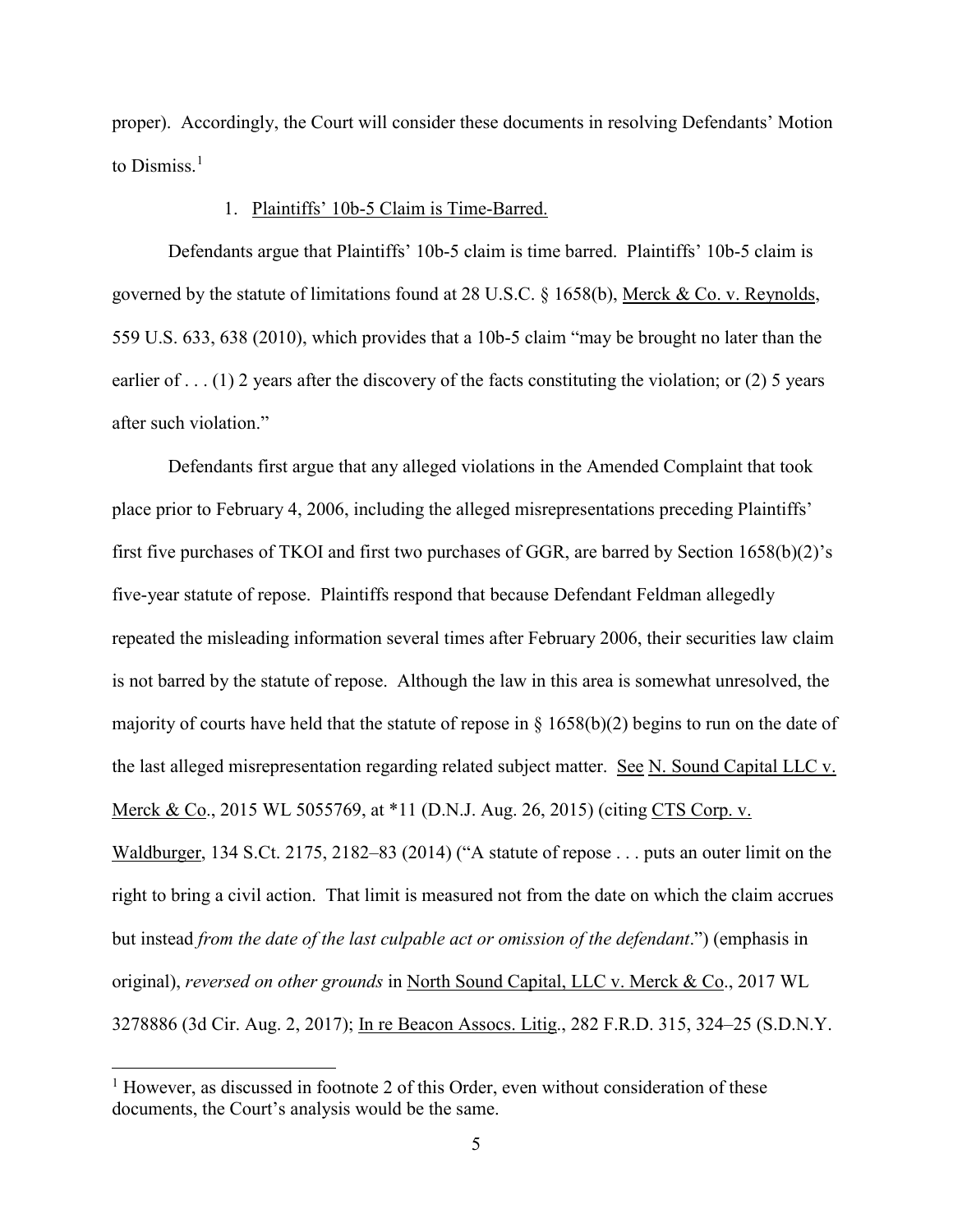2012) (statute of repose first runs from the date of the last alleged misrepresentation regarding related subject matter); Quaak v. Dexia S.A., 357 F. Supp. 2d 330, 338 (D. Mass. 2005) (stating that "under Section 10(b), the statute of repose runs from the date of the last fraudulent misrepresentation" and finding actions occurring outside of the repose time-frame timely where they bore a sufficient nexus to the later filed financial statements); but see In re Juniper Networks, Inc. Securities Litigation, 542 F. Supp. 2d 1037, 1051 (N.D. Cal. 2008) (finding that the plaintiffs' §10(b) claim could not include any allegedly false statements made prior to the threshold date of the repose period). Following the weight of authority on this issue, the Court finds that the 5-year statute of repose began to run on the date of the last alleged misrepresentation, here, November 2007. Doc. 10 at ¶ 23. Accordingly, the Court finds that Plaintiffs' 10b-5 claim is not barred by  $\S$  1658(b)(2)'s five-year statute of repose.

Defendants next argue that Plaintiffs' securities fraud claim, as a whole, is time-barred pursuant to  $\S1658(b)(1)$ 's bar on suits commenced "2 years after the discovery of the facts constituting the violation." 28 U.S.C.  $\S$  1658(b)(1). The Court agrees. Under the discovery standard, the statute of limitations "begins to run once the plaintiff did discover or a reasonably diligent plaintiff would have discovered the facts constituting the violation—*whichever comes first*." Pension Trust Fund for Operating Eng'rs v. Mortg. Asset Securitization Transactions, Inc., 730 F.3d 263, 276 n.6 (3d Cir. 2013) (citing Merck & Co. v. Reynolds, 559 U.S. 633 (2009) (emphasis in original)). Defendants here argue that Plaintiffs knew or should have known of the alleged securities violations well over two years before they initiated suit in February 2011. Defendants point to the substantial drop in the price of TKOI and GGR stock between 2005 and 2007, as well as SEC filings of TKOI and GGR that demonstrate that, as of 2007, TKOI was operating at a net loss, and GGR had not produced any oil or gas. (See Doc. 10, Exhibit 1; Doc.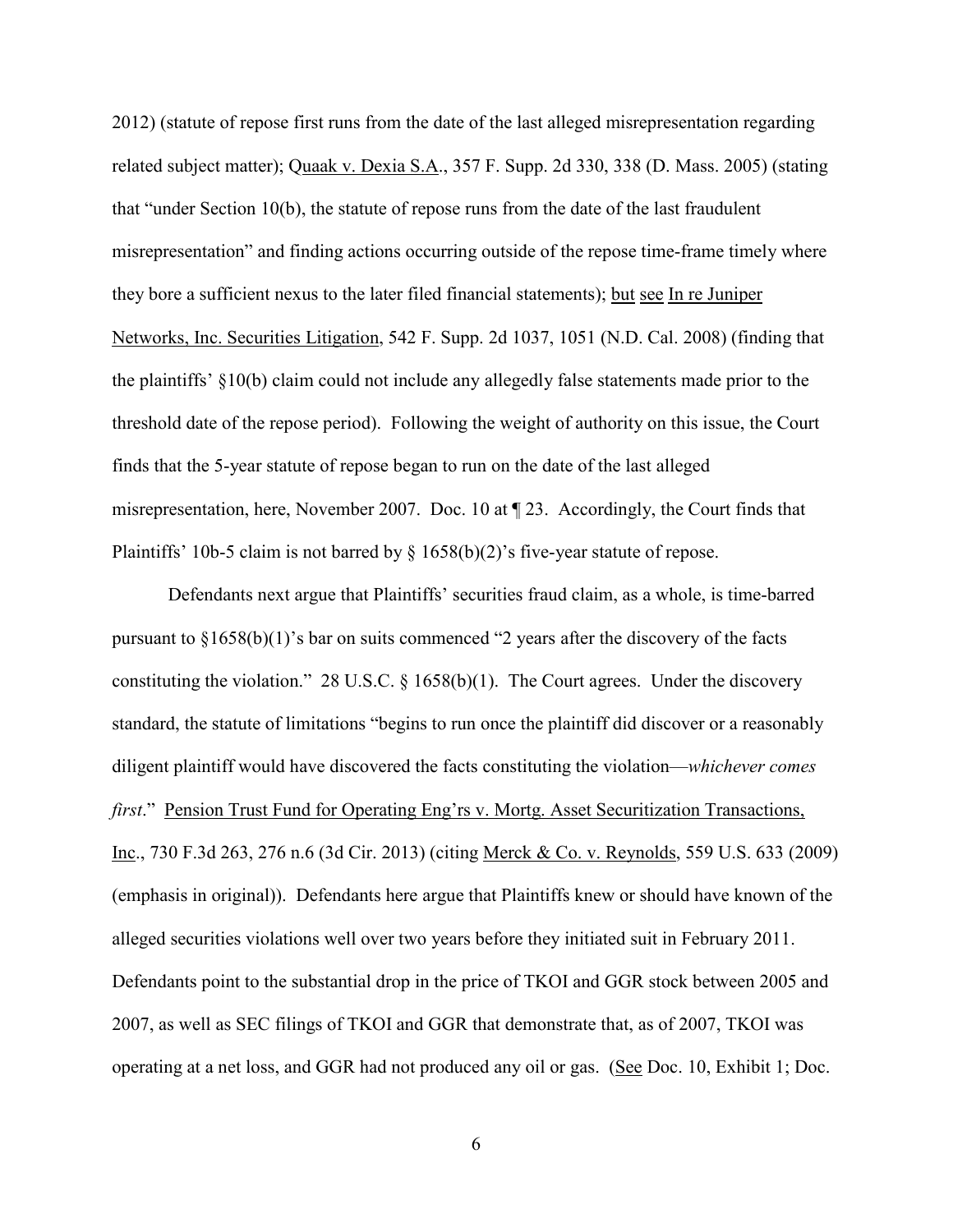14, Exhibits A-E). Defendants argue that inquiry notice of these "storm warnings" "would have prompted a reasonably diligent plaintiff to begin investigating," Merck, 559 U.S. at 653, but that Plaintiffs "do not allege that they exercised *any* diligence, undertook *any* investigation, or that they did *anything* in response to the collapse of the TKOI and GGR stocks (other than purchase more shares)." (Doc. 14 at 8) (emphasis in original).

Plaintiffs respond that, for inquiry notice to take hold, there must be some indicia of potential malfeasance. (Doc. 16 at 6-7 (citing In re Merck & Co., Inc. Securities, Derivative, & 'ERISA' Litigation, 543 F.3d 150, 166 (3d Cir. 2008) ("[T]o trigger storm warnings of culpable activity, in the context of a claim alleging falsely-held opinions or beliefs, investors must have sufficient information to suspect that the defendants engaged in culpable activity, *i.e*., that they did not hold those opinions or beliefs in earnest.")). Plaintiffs argue that the "documents attached to Defendants' brief, the performance of the two stocks, the news articles and the 2007 SEC filings, do not contain any evidence of scienter by Defendant Feldman," and thus did not place Plaintiffs on inquiry notice of a potential securities law violation. (Doc. 16 at 11). Plaintiffs contend that they did not have evidence of scienter, *i.e*., that Defendant Feldman knowingly made false representations to them, until early 2010, when they spoke with the CEO of TKOI and the management of GGR. (Doc. 16 at 8).

Notably, Plaintiffs do not respond to Defendants' assertion that they failed to conduct *any* investigation between 2007 (when they lost virtually all value in their investments) and early 2010 (when they spoke to the CEO of TKOI and the management of GGR). As Defendants' argue, their failure to do so is "fatal to their claim." Here, the public record clearly shows that Plaintiffs were on "inquiry notice" of numerous "storm warnings" related to their stock holdings

7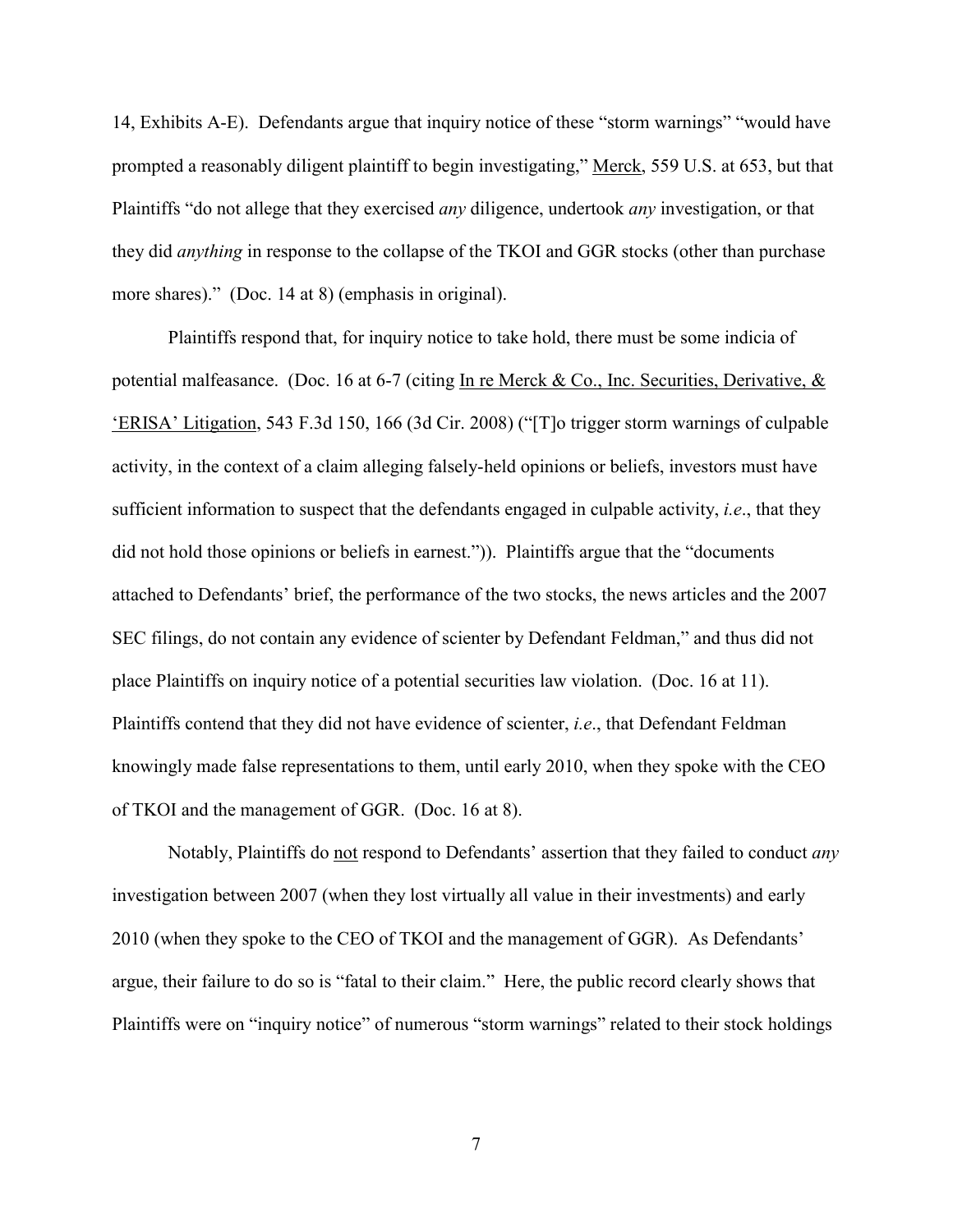since at least the end of [2](#page-7-0)007.<sup>2</sup> Accordingly, they should have made *some* effort to investigate at that time. For instance, in light of the dramatic fall in stock prices between 2005 and 2007, Plaintiffs could have (and should have) investigated the veracity of Defendant Feldman's assurances that TKOI had entered into various contracts with the United States government and GE (Doc. 10 at ¶¶ 16-18), that GGR had "the largest discovery of oil and natural gas ever in the Indian Ocean," (id. at  $\P$  22), and that GGR "had enormous contracts with the Indian Government" (id. at ¶ 23). Had Plaintiffs conducted some investigation into these verifiable facts, they surely would have discovered Defendant Feldman's alleged misrepresentations long before 2010. As the Third Circuit has recognized, where an investigation concerns a specific security or defendant—as is the case here—"there will usually be a smaller temporal disparity between the start of the investigation and the discovery of the facts constituting the violation." Pension Trust Fund, 730 F.3d at 275-76.

The relevant question, then, is "whether a comparable investigation would have been equally successful" in 2007, when Plaintiffs were placed on inquiry notice. Pension Trust Fund, 730 F.3d at 279. Here, Plaintiffs allege that they communicated with the CEO of TKOI and the management of GGR in 2010. The Court presumes that these communications did not happen serendipitously, but rather were initiated by Plaintiffs precisely because of the very storm warnings discussed above. Thus, based on the allegations in the Amended Complaint, there is no

<span id="page-7-0"></span><sup>&</sup>lt;sup>2</sup> Notably, Plaintiffs' own records demonstrate these "storm warnings." (See Doc. 10, Exhibit 1). Specifically, the Exhibit attached to Plaintiffs' Amended Complaint shows that, from Plaintiffs' first purchase of TKOI shares on March 17, 2005 to their final purchase on December 31, 2007, the share price dropped from \$4.31 per share to \$0.80 per share, an 81% drop in stock price. Similarly, from Plaintiffs' first purchase of GGR shares on January 9, 2006 to their final purchase on November 27, 2007, the share price dropped from \$10.14 per share to \$3.17 per share, a 68% drop in stock price. Thus, even if the Court did not consider the public records attached to Defendants' Motion to Dismiss, it would still find, based solely on Plaintiffs' Amended Complaint and the attached Exhibit, that Plaintiffs were on inquiry notice at the end of 2007.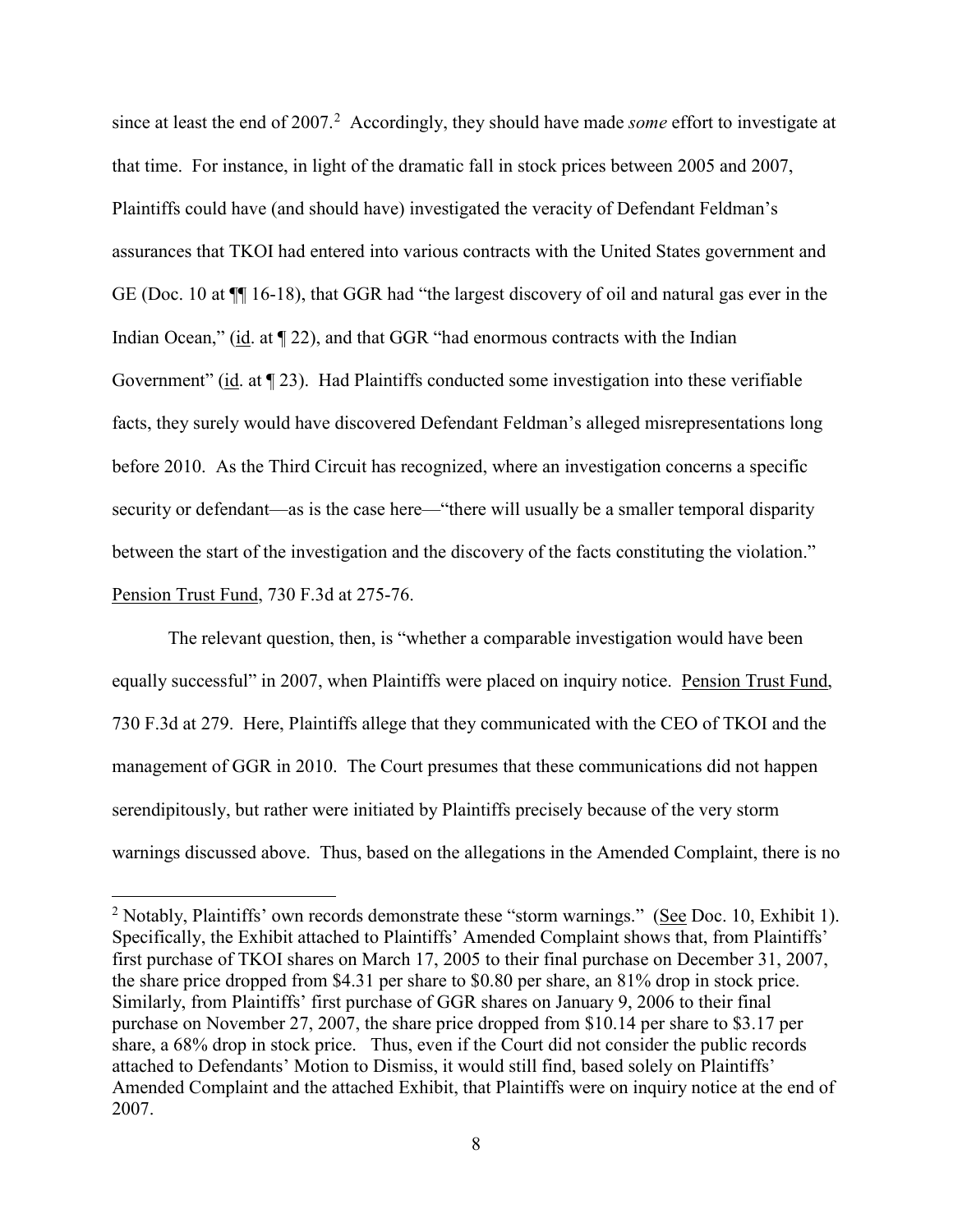reason to believe that Plaintiffs could not have initiated their investigation earlier, or that an earlier investigation would not have yielded the same results in 2007 as it did 2010.

Because Plaintiffs should have known of Defendant Feldman's alleged misrepresentations over two years before they filed suit, their 10b-5 claim is time-barred. Accordingly, and because amendment of a time-barred claim would be futile, the Court will dismiss Plaintiff's 10b-5 claim with prejudice. See Phillips v. Cnty. of Allegheny, 515 F.3d 224, 228 (3d Cir. 2008) ("[I]n the event a complaint fails to state a claim, unless amendment would be futile, the District Court must give the plaintiff the opportunity to amend her complaint.") (citing Shane v. Fauver, 213 F.3d 113, 116 (3d Cir. 2000)).

# 2. The Court Declines to Exercise Supplemental Jurisdiction Over Plaintiffs' Remaining State Law Claims.

Having dismissed with prejudice the claim upon which federal jurisdiction rests (Count I), the Court declines to exercise supplemental jurisdiction over Plaintiffs' remaining state law claims (Counts II through V). See United Mine Workers of America v. Gibbs, 383 U.S. 715 (1966) ("Certainly, if the federal claims are dismissed before trial, even though not insubstantial in a jurisdictional sense, the state claims should be dismissed as well."); see also Angeloni v. Diocese of Scranton, 135 F. App'x 510, 514 (3d Cir. 2005). This case is procedurally in the early stages. In this context, with the federal claim being dismissed, considerations of judicial economy, convenience, fairness and comity, do not weigh in favor of exercising supplemental jurisdiction over Plaintiffs' state law claims. Silverstein v. Percudani, 207 F. App'x 238, 240 (3d Cir. 2006) (citing Bright v. Westmoreland County, 443 F.3d 276, 286 (3d Cir. 2006)).